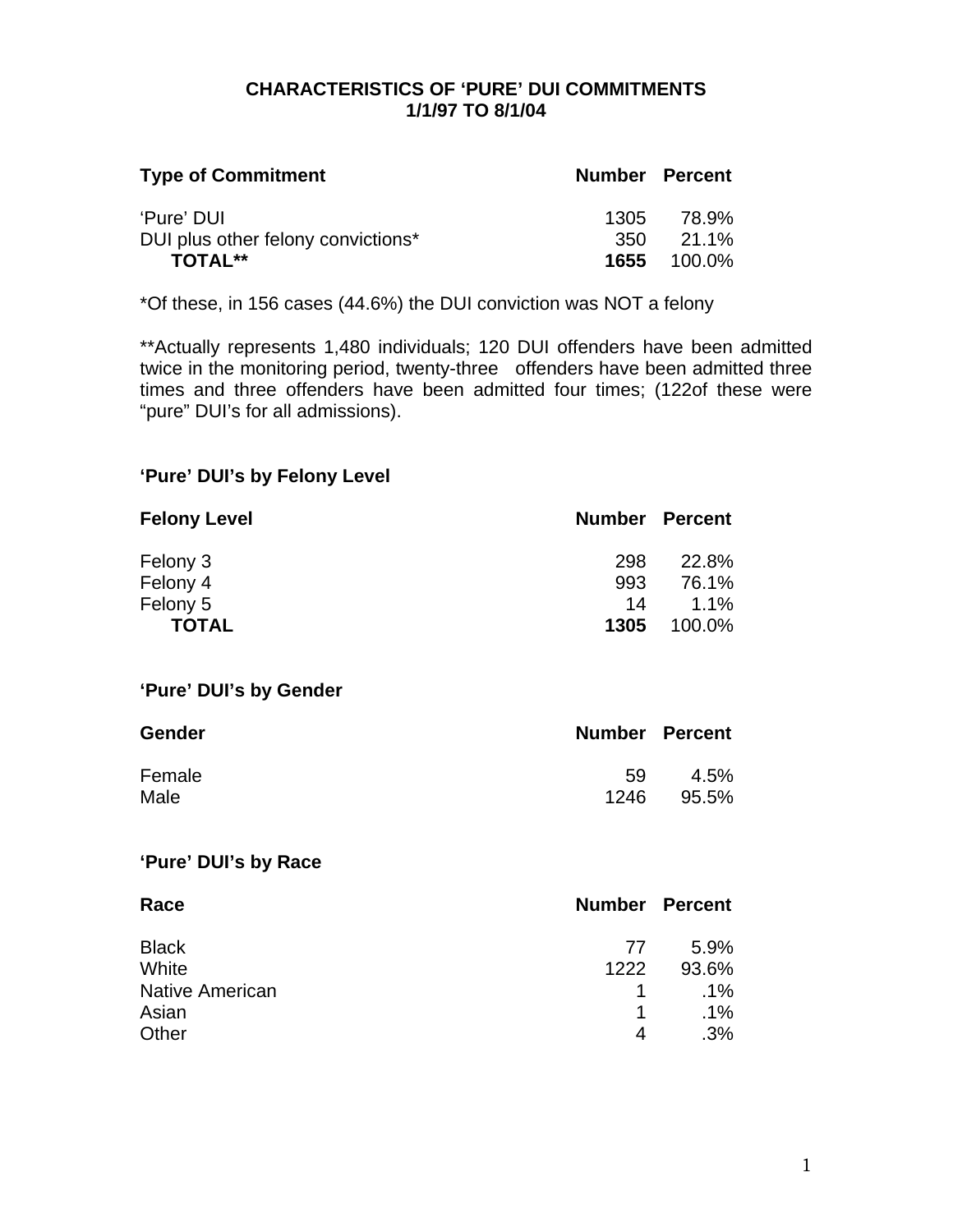# **'Pure' DUI's by Age at Commitment**

| <b>Age at Commitment</b> | <b>Number</b> | <b>Percent</b> |
|--------------------------|---------------|----------------|
| 25 and under             | 66            | 5.1%           |
| 26 to 30                 | 192           | 14.7%          |
| 31 to 35                 | 251           | 19.2%          |
| 36 to 40                 | 324           | 24.8%          |
| 41 to 45                 | 272           | 20.8%          |
| 46 to 50                 | 124           | 9.5%           |
| Over 50                  | 76            | 5.8%           |

| Range = $19$ to $77$ | Median = $38$ |
|----------------------|---------------|
| Mean $= 37.8$        | Mode $= 38$   |

# **'Pure' DUI'S by Security Classification**

| <b>Security Level</b>                | <b>Number Percent</b> |          |
|--------------------------------------|-----------------------|----------|
| Level 1-A                            | 69                    | $5.3\%$  |
| Level 1-B                            | 989                   | 75.8%    |
| Level 2                              | 140                   | $10.7\%$ |
| Level $3^*$                          | 107                   | 8.2%     |
| *Includes inmates still in reception |                       |          |

# **'Pure' DUI's by County of Commitment**

| <b>County of Commitment</b> | <b>Number</b> | <b>Percent</b> |
|-----------------------------|---------------|----------------|
| Summit                      | 102           | 7.8%           |
| Cuyahoga                    | 100           | 7.7%           |
| <b>Stark</b>                | 91            | 7.0%           |
| Hamilton                    | 75            | 5.7%           |
| Franklin                    | 74            | 5.7%           |
| Lorain                      | 61            | 4.7%           |
| Clermont                    | 50            | 3.8%           |
| <b>Butler</b>               | 47            | 3.6%           |
| Lake                        | 38            | 2.9%           |
| Portage                     | 31            | 2.4%           |
| Warren                      | 31            | 2.4%           |
| <b>All Other Counties</b>   | 605           | 46.3%          |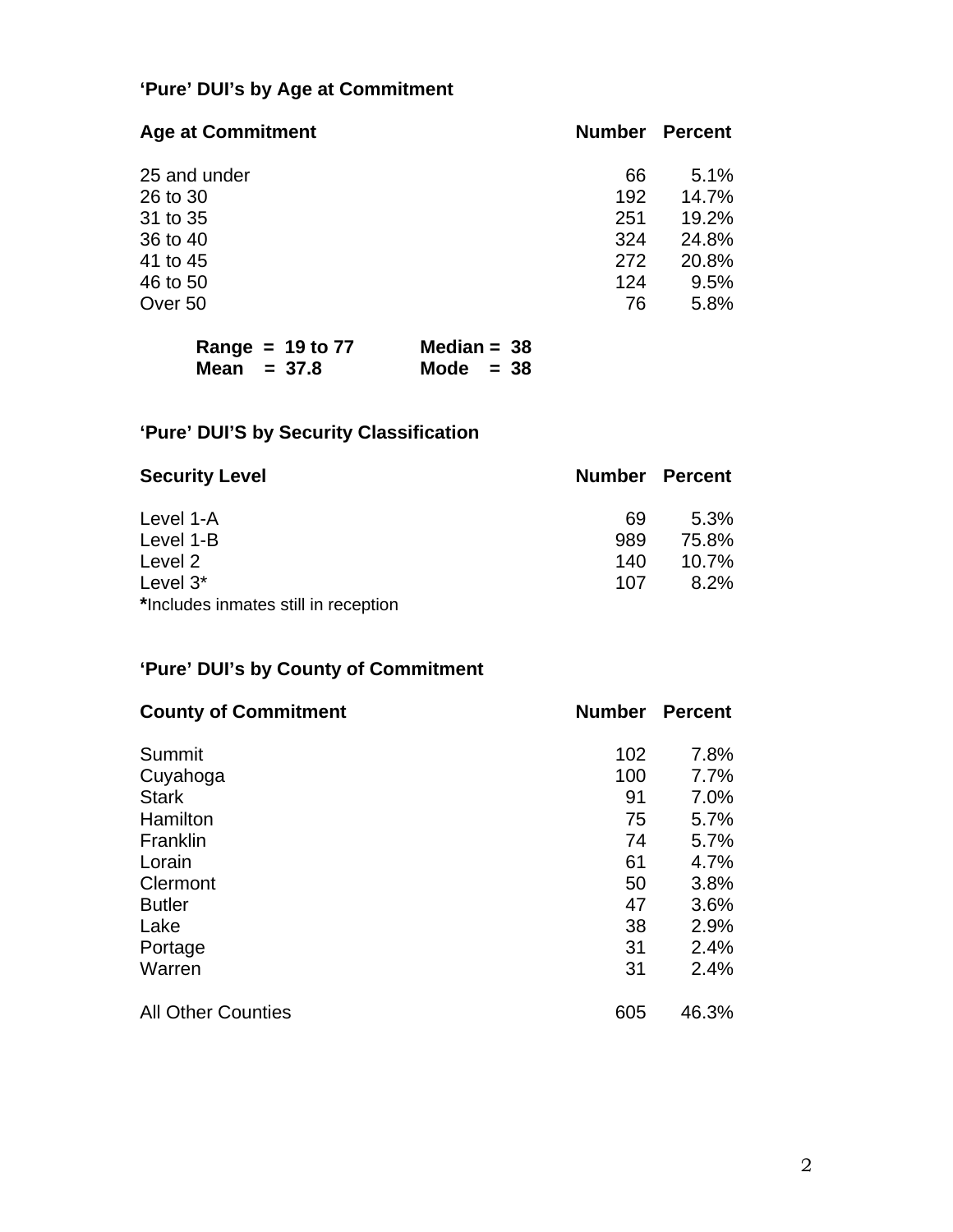# **'Pure' DUI's by Current Status**

| <b>Current Status</b>                  | <b>Number</b> | <b>Percent</b> |
|----------------------------------------|---------------|----------------|
| <b>Currently Incarcerated</b>          | 242           | 18.5%          |
| <b>Judicial Release</b>                | 204           | 15.6%          |
| <b>Released under PRC</b>              | 611           | 46.8%          |
| Released to Appeal Bond                | 4             | .3%            |
| <b>Furlough (Transitional Control)</b> | 36            | 2.8%           |
| <b>Vacated Sentence</b>                | 10            | $.8\%$         |
| <b>Court Order</b>                     | 10            | .8%            |
| Death of Inmate                        | 6             | .5%            |
| Released at Expiration of Prison Term* | 182           | 13.9%          |

\*Released without post-release control; of the 137 releases in 2004, 95 were expiration of prison term (69.3%), compared with sixteen inmates released onto PRC (eleven of whom had successfully completed the IPP sentence reduction program).

# **'Pure' DUI's by Length of Sentence (in months)**

| <b>Length of Sentence</b>           |      |     | <b>Number Percent</b> |
|-------------------------------------|------|-----|-----------------------|
| Two Months (mandatory sentence)     |      | 28  | 2.1%                  |
| Three to Six months                 |      | 181 | 13.9%                 |
| Seven to Eleven months              |      | 147 | 11.3%                 |
| Twelve months                       |      | 366 | 28.1%                 |
| Thirteen to Seventeen months        |      | 141 | 10.8%                 |
| Eighteen months                     |      | 114 | 8.7%                  |
| Nineteen to Twenty-four Months      |      | 155 | 11.9%                 |
| <b>Twenty-five to Thirty Months</b> |      | 63  | 4.8%                  |
| Thirty-one to Thirty-five Months    |      | 0   |                       |
| Thirty-six months                   |      | 65  | 5.0%                  |
| Forty-eight to Fifty-nine Months    |      | 29  | 2.2%                  |
| <b>Sixty Months</b>                 |      | 16  | 1.2%                  |
| Mode $= 12$ months                  |      |     |                       |
| Median $= 12$ months                | Mean |     | $= 16.3$ months       |

| 'Pure' DUI's by Number of Prior Incarcerations |
|------------------------------------------------|
|------------------------------------------------|

| <b>Number of Prior Incarcerations</b> | <b>Number Percent</b> |          |
|---------------------------------------|-----------------------|----------|
| <b>None</b>                           | 772                   | 59.2%    |
| One                                   | .300                  | 23.0%    |
| Two                                   | 138                   | $10.6\%$ |
| Three or more                         | 95                    | 7.3%     |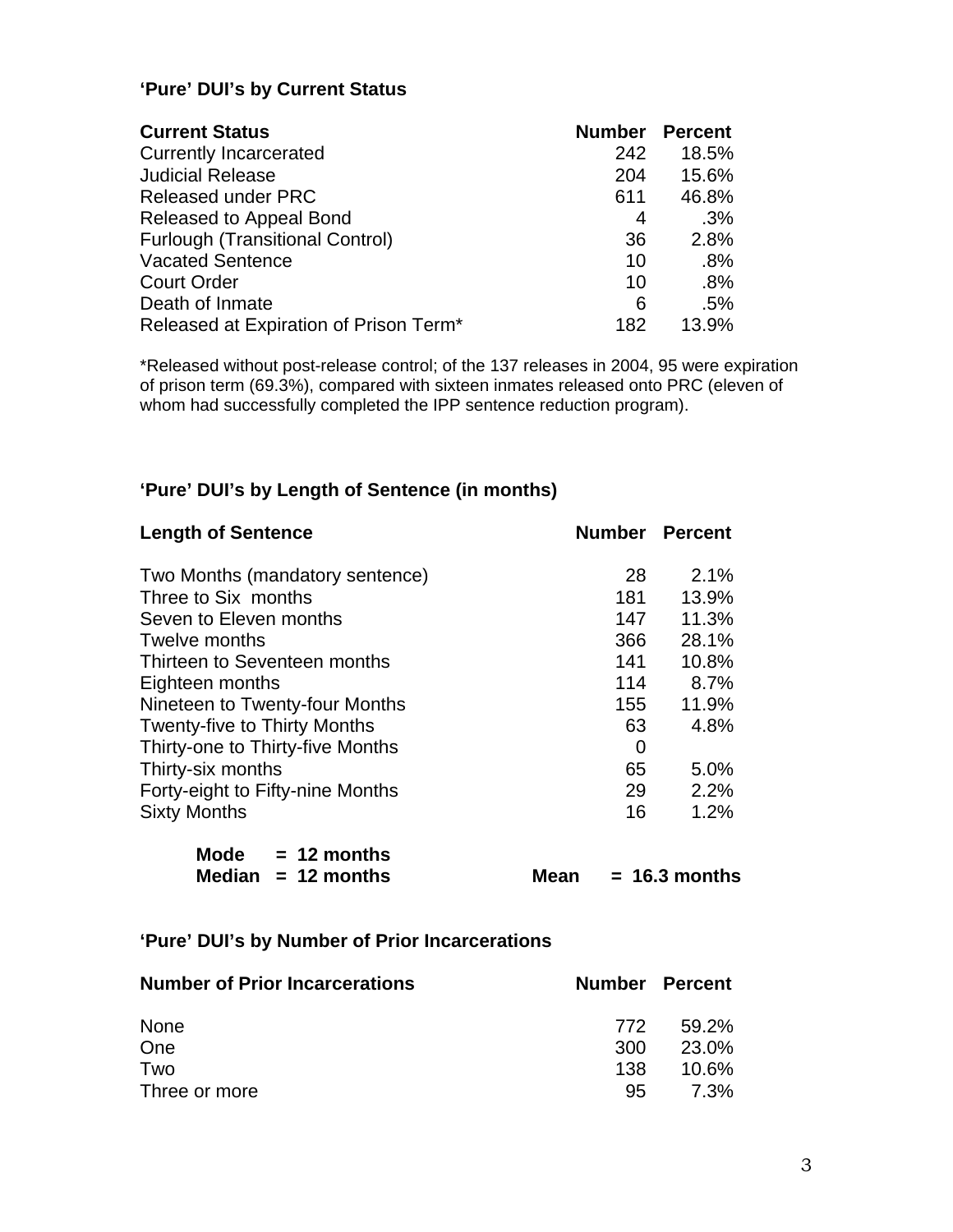### **'Pure' DUI's Currently Incarcerated by Parent Institution\* (8/1/04)**

|                                                    |                |                | # in  |
|----------------------------------------------------|----------------|----------------|-------|
| <b>Institution</b>                                 | Number         | <b>Percent</b> | Camp  |
| <b>Allen Correctional Institution</b>              | 5              | 2.1%           |       |
| <b>Belmont Correctional Institution</b>            | 7              | 2.9%           | 1     |
| <b>Chillicothe Correctional Institution</b>        | 14             | 5.8%           |       |
| <b>Corrections Reception Center</b>                | 16             | 6.6%           |       |
| Dayton Correctional Institution                    | 1              | .4%            |       |
| <b>Franklin Pre-Release Center</b>                 | 1              | .4%            |       |
| <b>Grafton Correctional Institution</b>            | 4              | 1.7%           |       |
| <b>Hocking Correctional Institution</b>            | $\overline{2}$ | .8%            |       |
| <b>Lake Erie Correctional Institution</b>          | 3              | 1.2%           |       |
| <b>Lebanon Correctional Institution</b>            | 1              | .4%            | 1     |
| <b>London Correctional Institution</b>             | $\overline{7}$ | 2.9%           | 1     |
| <b>Lorain Correctional Institution</b>             | 14             | 5.8%           |       |
| <b>Madison Correctional Institution</b>            | 1              | .4%            |       |
| <b>Mansfield Correctional Institution</b>          | 1              | .4%            | 1     |
| <b>Marion Correctional Institution</b>             | $\overline{2}$ | .8%            |       |
| <b>Noble Correctional Institution</b>              | $\overline{7}$ | 2.9%           |       |
| <b>North Central Correctional Institution</b>      | $\overline{7}$ | 2.9%           |       |
| <b>North Coast Correctional Treatment Facility</b> | 119            | 49.2%          |       |
| Northeast Pre-Release Center                       | 4              | 1.7%           |       |
| Ohio Reformatory for Women                         | 5              | 2.1%           | $1**$ |
| <b>Pickaway Correctional Institution</b>           | 9              | 3.7%           |       |
| <b>Richland Correctional Institution</b>           | 3              | 1.6%           |       |
| <b>Ross Correctional Institution</b>               | 4              | 1.2%           | 3     |
| Southeastern Correctional Institution              | $\overline{2}$ | .8%            |       |
| <b>Toledo Correctional Institution</b>             | 1              | .4%            | 1     |
| <b>Trumbull Correctional Institution</b>           | $\overline{2}$ | .8%            |       |
| $N = 242$                                          |                |                |       |

\*Includes inmates out to court

\*\* Camp Meridian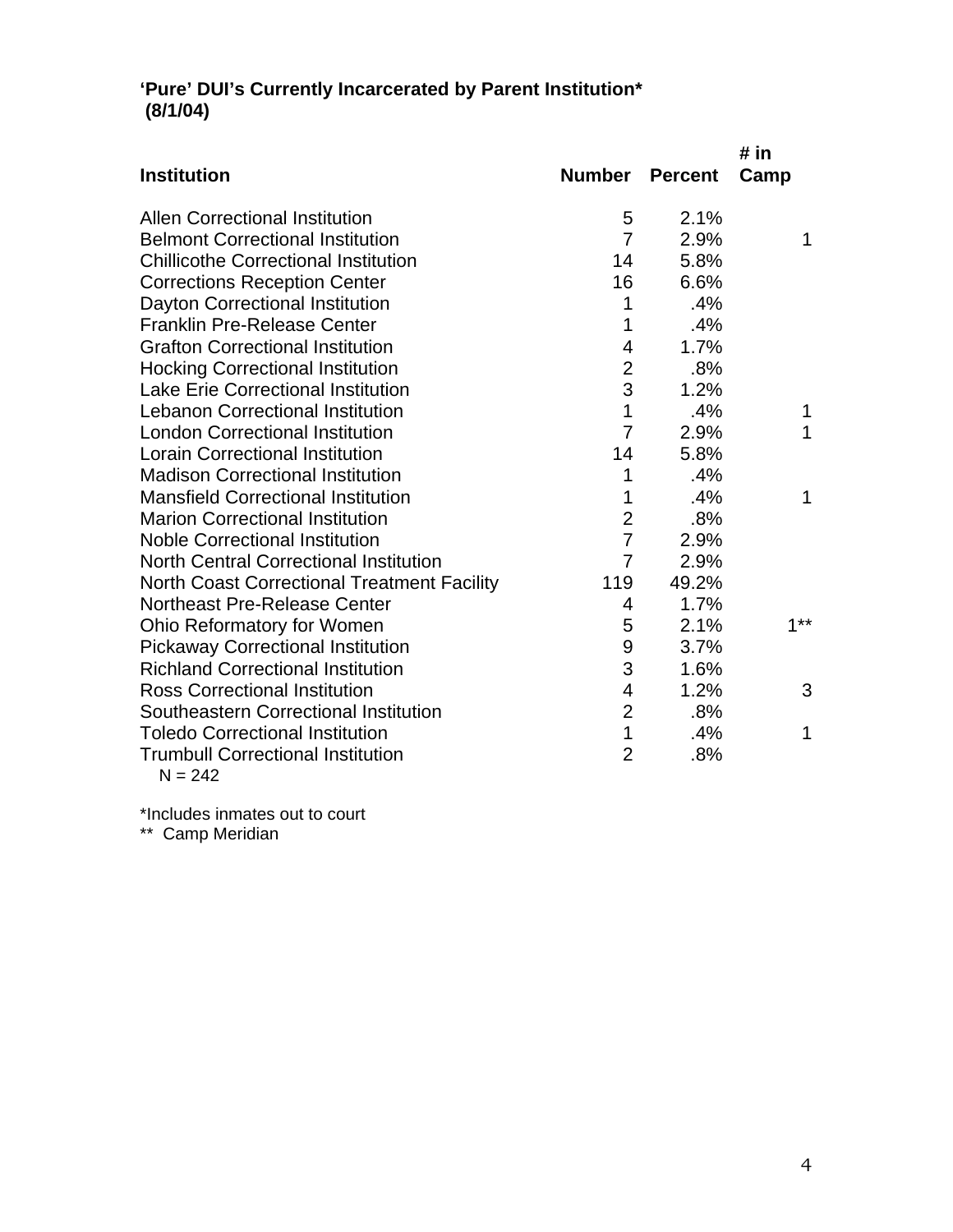## **'PURE' DUI OFFENDERS COMPARISON OF SELECTED RELEASE TYPES DEMOGRAPHICS AND TIME SERVED/TIME SAVED VARIABLES 8/1/04**

|                                                                         | <b>Release Types</b>                                                          |                       |                                 |                              |                     |                       |           |                      |                                                     |  |
|-------------------------------------------------------------------------|-------------------------------------------------------------------------------|-----------------------|---------------------------------|------------------------------|---------------------|-----------------------|-----------|----------------------|-----------------------------------------------------|--|
| <b>Variables</b>                                                        | <b>IPP</b> with<br>Post-<br>Post-<br>Release<br>Release<br>Control<br>Control |                       |                                 |                              | Judicial<br>Release |                       |           |                      | Expiration<br>of Sentence<br>with No<br>Supervision |  |
|                                                                         | N                                                                             | $%^*$                 | N                               | $\%$ *                       | N                   | $\frac{9}{6}$         | N         | $\%$ *               |                                                     |  |
| <b>TOTAL</b>                                                            | 407                                                                           |                       | 202                             |                              | 204                 |                       | 182       |                      |                                                     |  |
| Race:<br>White<br>African-American<br>Native American<br>Asian<br>Other | 386<br>19<br>$\overline{2}$                                                   | 94.8<br>4.7<br>$.5\,$ | 193<br>6<br>1<br>$\overline{2}$ | 95.5<br>3.0<br>$.5\,$<br>1.0 | 193<br>10<br>1      | 94.6<br>4.9<br>$.5\,$ | 169<br>13 | 92.9<br>7.1          |                                                     |  |
| Gender:<br>Male<br>Female                                               | 395<br>12                                                                     | 97.1<br>2.9           | 202                             | 100.0                        | 182<br>22           | 89.2<br>10.8          | 171<br>11 | 94.0<br>6.0          |                                                     |  |
| Age:<br>Mean<br>Median<br>Mode                                          |                                                                               | 37.6<br>37.0<br>36.0  |                                 | 38.0<br>38.5<br>$38.0***$    |                     | 36.9<br>37.0<br>38.0  |           | 37.5<br>38.0<br>40.0 |                                                     |  |
| <b>Commitment County:</b><br>Major Urban**<br><b>All Others</b>         | 185<br>222                                                                    | 45.4<br>54.5          | 48<br>134                       | 33.7<br>66.3                 | 64<br>140           | 31.4<br>68.6          | 76<br>106 | 41.8<br>58.2         |                                                     |  |

\*Column totals = 100%

\*\*Cuyahoga, Franklin, Hamilton, Lucas, Montgomery, Stark and Summit

\*\*\*Multiple modes; lowest value is shown.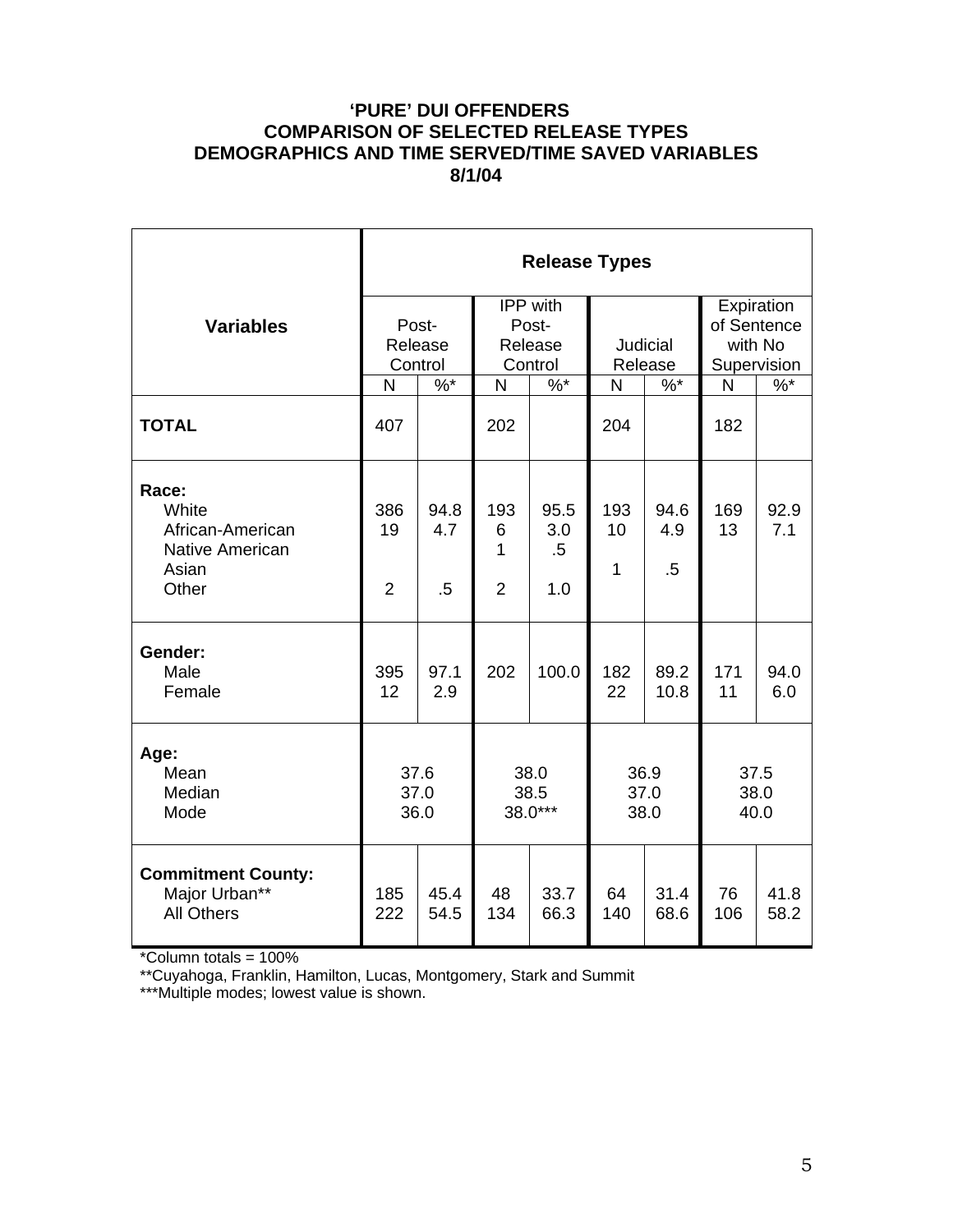|                                                                                       | <b>Release Types</b>        |                              |                      |                            |                      |                             |                      |                             |
|---------------------------------------------------------------------------------------|-----------------------------|------------------------------|----------------------|----------------------------|----------------------|-----------------------------|----------------------|-----------------------------|
|                                                                                       |                             |                              | IPP with             |                            |                      |                             | Expiration of        |                             |
| <b>Variables</b>                                                                      | Post-<br>Release<br>Control |                              | Post-                |                            |                      |                             | Sentence             |                             |
|                                                                                       |                             |                              | Release              |                            | Judicial             |                             | (with No             |                             |
|                                                                                       |                             |                              | Control              |                            | Release              |                             | Supervision)         |                             |
|                                                                                       | N                           | $\%$ *                       | N                    | $\%$ *                     | N                    | $\%$ *                      | N                    | $\%$                        |
| <b>Sentence Length</b><br>(Months):<br>Mean<br>Median<br>Mode                         |                             | 10.8<br>12.0<br>12.0         |                      | 18.4<br>15.0<br>12.0       | 17.1<br>15.0<br>12.0 |                             | 12.9<br>12.0<br>12.0 |                             |
| <b>Number of Priors:</b><br>None<br>One<br>Two<br>Three or More                       | 225<br>97<br>42<br>42       | 55.3<br>24.1<br>10.3<br>10.3 | 135<br>51<br>13<br>3 | 66.8<br>25.2<br>6.4<br>1.5 | 140<br>37<br>18<br>9 | 68.6<br>18.9<br>18.1<br>4.4 | 111<br>43<br>19<br>9 | 61.0<br>23/6<br>10.4<br>4.9 |
| <b>Time Served (Months):</b><br>Mean<br>Median<br>Mode                                | 8.5<br>7.8<br>$4.6**$       |                              | 5.5<br>5.0<br>4.8    |                            | 5.0<br>3.4<br>2.3    |                             | 10.5<br>8.2<br>5.3   |                             |
| <b>Time Saved Through</b><br><b>Early Release (Months):</b><br>Mean<br>Median<br>Mode | N/A                         |                              | 11.8<br>7.5<br>6.7   |                            | 11.5<br>9.2<br>9.2   |                             | N/A                  |                             |

\*Column totals = 100%